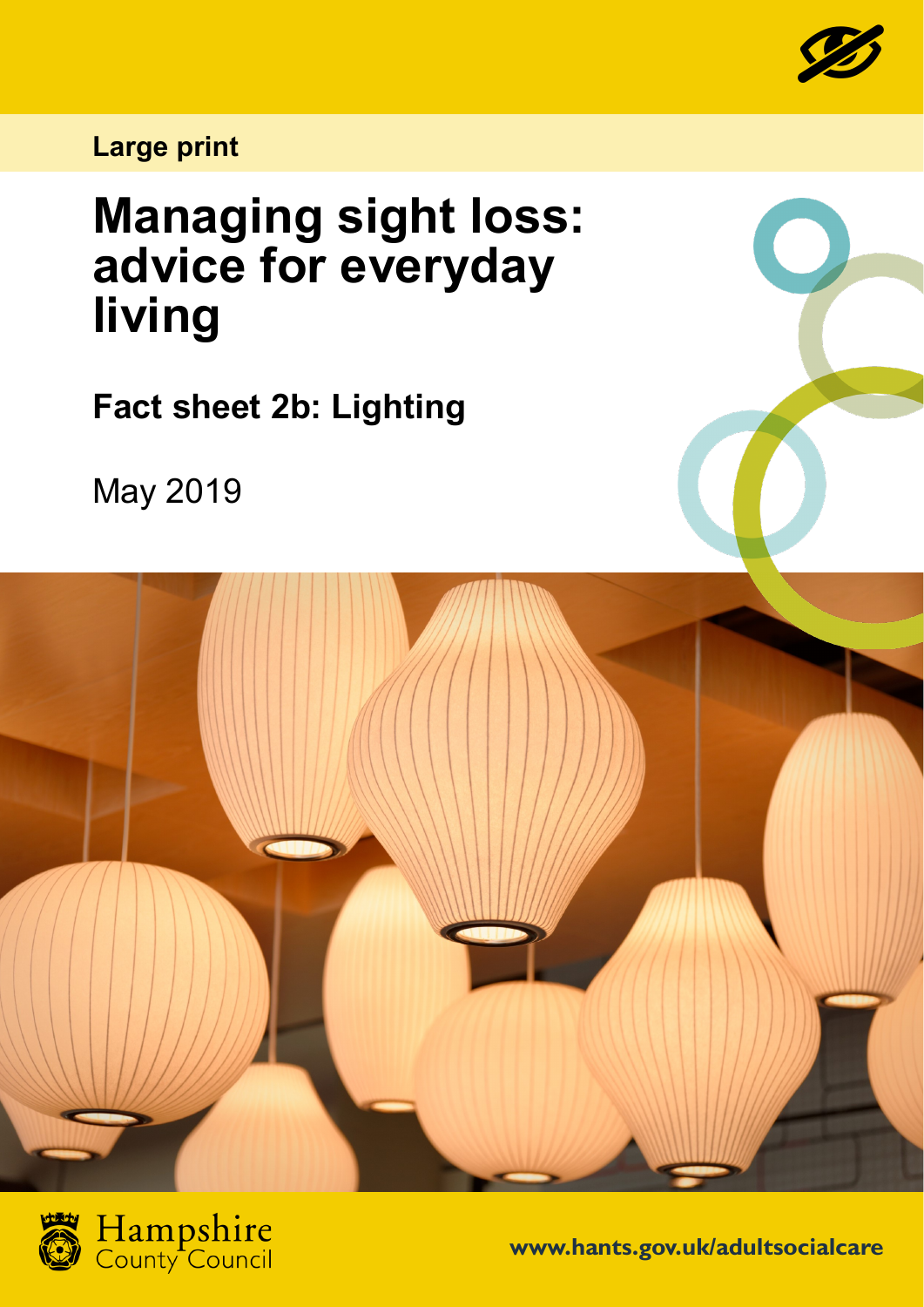## **Lighting – what you need to know**

A 60 year old needs three times as much light as a 20 year old does. So, lighting is very important to us all, especially people with sight loss. Below are some ideas that can help.

- The best light is natural light. To help you get the best from natural light it is important to consider:
	- − adjusting curtains to let in light or avoid glare
	- − moving furniture, especially your chair, to make the best use of natural light
	- − keeping windows and net curtains clean
	- − keeping light 'even' throughout the house to avoid dark or shaded areas. Go around your house and look out for areas which are inadequately lit.
- If the above suggestions don't help then you can try looking at the artificial lighting around your home.
- You may benefit from simply increasing the wattage of bulbs (remember to check the fittings and shade can take them) or even switching them on in the first place (particularly stairs and landings). Consider where possible changing the type of bulbs you use, ideally from filament or halogen to fluorescent or LED.
- 'Close up' lighting or task lighting means getting the lighting closer to what you are doing. Consider moving your chair to make the best of natural light or getting an adjustable 'anglepoise' lamp so you can direct the light exactly where you want it.